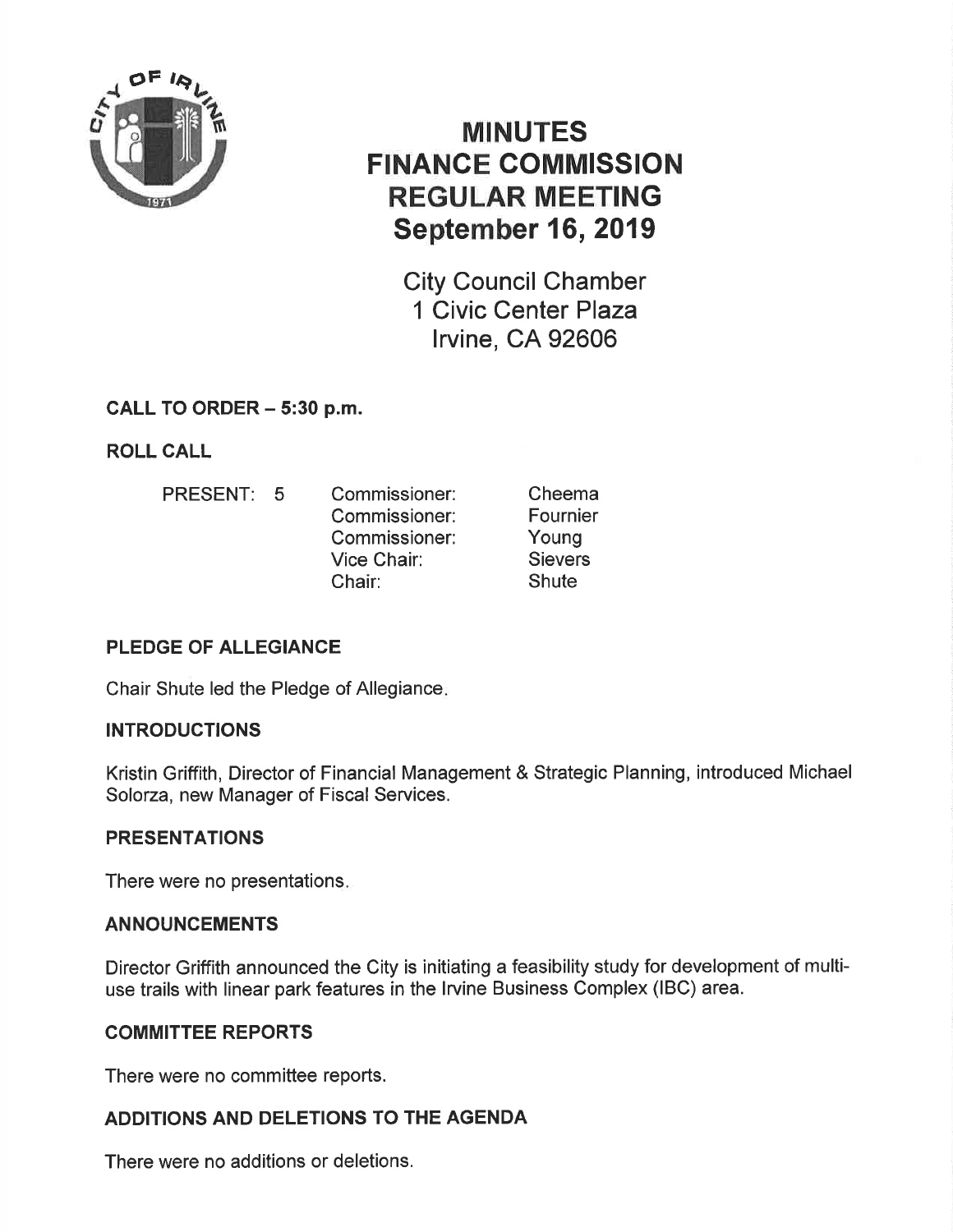### PUBLIC GOMMENTS

There were no public comments.

### CONSENT CALENDAR

### AGTION: Moved by Gommissioner Sievers, seconded by Commissioner Young, and unanimously carried to approve Consent Calendar Items 1-3.

The motion carried as follows:

| AYES:           | 4            | <b>COMMISSIONERS:</b> | Fournier, Shute, Sievers, Young |
|-----------------|--------------|-----------------------|---------------------------------|
| NOES:           | $\mathbf{U}$ | <b>COMMISSIONERS:</b> | <b>None</b>                     |
| ABSENT:         | $\mathbf{U}$ | <b>COMMISSIONERS:</b> | <b>None</b>                     |
| <b>ABSTAIN:</b> | -1           | COMMISSIONERS.        | Cheema                          |

### 1. MINUTES

#### AGTION:

Approve the minutes of a regular meeting of the Finance Commission held on August 19,2019.

#### $2.$ ACCEPTANCE OF MARUCHAN, INC. DONATION

#### RECOMMENDED AGTION:

- 1) Recommend the City Council accept a \$100,000 donation from Maruchan, lnc.
- 2) Recommend the City Council approve a budget adjustment appropriating \$100,000, reflecting an increase in revenues and appropriations.

#### ACCEPTANCE OF CALIFORNIA OFFICE OF TRAFFIC SAFETY SELECTIVE TRAFFIC ENFORCEMENT PERFORMANCE GRANT  $3.$

#### RECOMMENDED ACTION:

- 1) Recommend the City Council authorize a \$440,000 Selective Traffic Enforcement Program grant award from the State of California, Office of Traffic Safety.
- 2) Recommend the City Council approve a budget adjustment appropriating \$440,000 for the California Office of Traffic Safety Selective Traffic Enforcement Program grant.